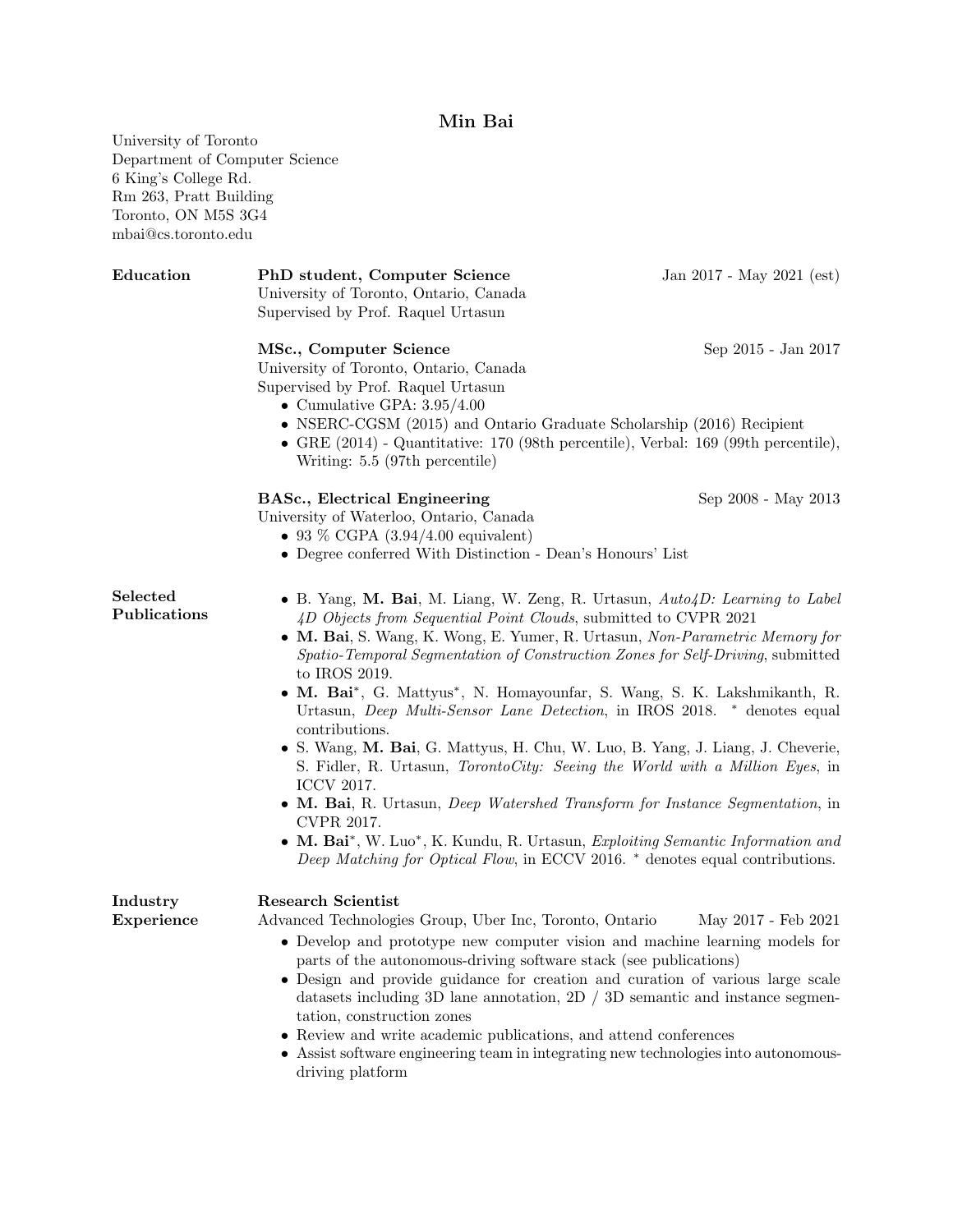#### Wireless Systems Engineer

Apple, Cupertino, CA May 2013 - Jul 2015

- Performed radiated power, receiver sensitivity, and throughput measurements using anechoic chambers, cell emulators, spectrum analyzers, VNAs
- Set up, modified, and maintained anechoic chamber test systems including calibration and verification of measurement antennas, switching paths, test equipment, and software automation suites

#### Advanced Technologies Group Intern

NVIDIA, Santa Clara, CA Jan - Apr and Sep - Dec 2012

- Conduct functional and electrical tests to characterize new silicon tech focusing on high frequency signal integrity and power delivery system noise
- Assisted in correlating real world chip performance with simulation data
- Prepared presentation material to share findings with various engineering teams
- Conducted research into availability and feasibility of alternative methods to solve data throughput limitations of present PCB and silicon implementations

## Power System Analyst Intern

IESO, Mississauga, ON Apr 2011 - Sep 2011

- Worked in Models and Data department to update, modify, and maintain load flow and dynamic data models of power system components
- Set up load flow cases from the Ontario base case; created, ran, and analyzed transient simulations in PSSE 30
- Developed and updated tools and scripts in Python to aid data processing
- Acquired real world exposure to power systems operation and analysis

## BlackBerry Hardware Verification Intern

BlackBerry, Waterloo, ON Sep 2010 - Dec 2010

- Tested variables relating to digital signal transmission on BlackBerry boards using oscilloscopes at various temperatures
- Worked with and updated automated and manual test plans
- Gained practical lab experience including working with sensitive electronics, microsoldering, and testing methodology
- Obtained real world knowledge regarding operation of various data buses including I2C and SPI

#### Wireless Systems Design Assistant

BlackBerry, Waterloo, ON Jan 2010 - May 2010

- Researched wireless technologies introduced defined by 3GPP specs
- Composed technical reports detailing new device and network capabilities to inform other teams of nature and scope of updates
- Attained in depth understanding of numerous newly introduced wireless concepts, especially of physical and data link layers

## Quality Assurance Analyst Intern

Genesys Telecommunications, Markham, ON May 2009 - Aug 2009

• Developed, maintained, and updated scripts used to automate over 10,000 test cases for the voice activated call center software